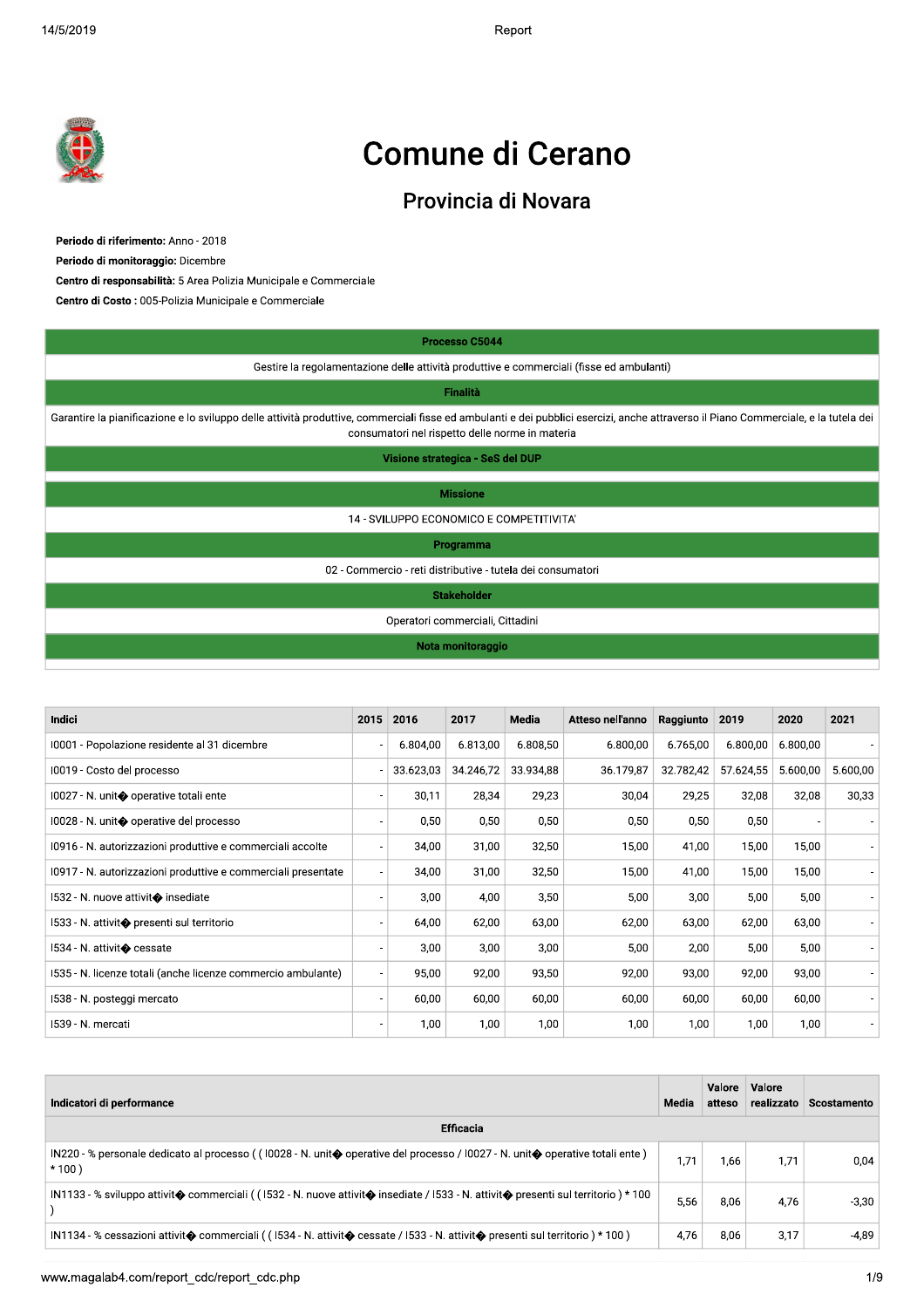| Indicatori di performance                                                                                                                                                                                                    | Media  | Valore<br>atteso | Valore<br>realizzato | Scostamento |
|------------------------------------------------------------------------------------------------------------------------------------------------------------------------------------------------------------------------------|--------|------------------|----------------------|-------------|
| IN1135 - Tasso di licenze su popolazione (1535 - N. licenze totali (anche licenze commercio ambulante) / 10001 - Popolazione<br>residente al 31 dicembre)                                                                    | 0,01   | 0.01             | 0.01                 | 0,00        |
| IN1137 - Media posteggi per mercato (1538 - N. posteggi mercato / 1539 - N. mercati)                                                                                                                                         | 60,00  | 60.00            | 60.00                | 0.00        |
| IN701 - % soddisfazione delle richieste di autorizzazioni produttive e commerciali ((10916 - N. autorizzazioni produttive e<br>commerciali accolte / I0917 - N. autorizzazioni produttive e commerciali presentate ) * 100 ) | 100.00 | 100.00           | 100.00               | 0.00        |
| <b>Efficienza Economica</b>                                                                                                                                                                                                  |        |                  |                      |             |
| IN004 - Costo pro capite del processo (10019 - Costo del processo / 10001 - Popolazione residente al 31 dicembre)                                                                                                            | 4.98   | 5,32             | 4,85                 | $-0.47$     |
| <b>Efficacia Temporale</b>                                                                                                                                                                                                   |        |                  |                      |             |
| <b>Oualità</b>                                                                                                                                                                                                               |        |                  |                      |             |

|                                  |                |                                           |       |                                      | <b>COSTI DEL PERSONALE</b>                       |                                      |                                                  |                                            |                                                         |                                              |                           |
|----------------------------------|----------------|-------------------------------------------|-------|--------------------------------------|--------------------------------------------------|--------------------------------------|--------------------------------------------------|--------------------------------------------|---------------------------------------------------------|----------------------------------------------|---------------------------|
| Nome e<br>Cognome                | Livello        | Profilo                                   | Perc. | Ore<br>contratto<br>al<br>31/12/2018 | Percentuale<br>ore<br>contratto al<br>31/12/2018 | Ore<br>contratto<br>al<br>31/12/2018 | Percentuale<br>ore<br>contratto al<br>31/12/2018 | Ore lavorate<br>effettive al<br>31/12/2018 | Percentuale<br><b>Ore</b><br>effettive al<br>31/12/2018 | <b>Differenza</b><br>ore<br>al<br>31/12/2018 | Costo<br><b>Aziendale</b> |
| <b>EDGARDO</b><br>ZANOTTI        | D <sub>2</sub> | <b>ISTRUTTORE</b><br>DIRETTIVO/COMANDANTE | 19%   | 1.872,00                             | 355,68                                           | 1.872,00                             | 355,68                                           | 1.697,16                                   | 322,46                                                  | -174,84                                      | 10.169,04                 |
| CRISTIANA<br>CACCIA              | C <sub>4</sub> | <b>VIGILE URBANO</b>                      | 20%   | 1.872,00                             | 374,40                                           | 1.872,00                             | 374,40                                           | 1.674,20                                   | 334,84                                                  | $-197,80$                                    | 8.174,68                  |
| <b>CIRO REGA</b>                 | C <sub>3</sub> | <b>VIGILE URBANO</b>                      | 5%    | 1.872.00                             | 93,60                                            | 1.872.00                             | 93,60                                            | 1.687.00                                   | 84,35                                                   | $-185,00$                                    | 2.194,98                  |
| <b>CRISTIAN</b><br>DE.<br>CORATO | C <sub>2</sub> | <b>VIGILE URBANO</b>                      | 1%    | 1.872,00                             | 18,72                                            | 1.872,00                             | 18,72                                            | 1.735,00                                   | 17,35                                                   | $-137,00$                                    | 414,39                    |
| <b>ALESSIO</b><br>CORRADO        | C <sub>1</sub> | <b>VIGILE URBANO</b>                      | 5%    | 1.872,00                             | 93,60                                            | 1.872,00                             | 93,60                                            | 1.647,00                                   | 82,35                                                   | $-225,00$                                    | 1.961,29                  |
| <b>Totale costo personale</b>    |                |                                           |       | 9.360,00                             | 936,00                                           | 9.360,00                             | 936,00                                           | 8.440,36                                   | 841,35                                                  | $-919,64$                                    | 22.914,39                 |

| <b>ENTRATE</b>      |       |                            |                          |           |                 |  |  |  |  |  |
|---------------------|-------|----------------------------|--------------------------|-----------|-----------------|--|--|--|--|--|
| <b>Descrizione</b>  | Perc% | <b>Previsione Iniziale</b> | <b>Previsione Finale</b> | Accertato | <b>Riscosso</b> |  |  |  |  |  |
| Non ci sono entrate |       |                            |                          |           |                 |  |  |  |  |  |

| <b>COSTI DIRETTI</b>                                                 |          |                            |                          |           |          |  |  |  |  |  |  |
|----------------------------------------------------------------------|----------|----------------------------|--------------------------|-----------|----------|--|--|--|--|--|--|
| <b>Descrizione</b>                                                   | Perc%    | <b>Previsione Iniziale</b> | <b>Previsione Finale</b> | Impegnato | Pagato   |  |  |  |  |  |  |
| 1183 - 00 - UFFICIO SEGRETERIA - BANCHE DATI E PUBBLICAZIONI ON LINE | 20%      | 2.180.00                   | 2.180.00                 | 1.873,03  | 1.812,07 |  |  |  |  |  |  |
| 16440 - 00 - SETTORE COMMERCIALE - UTENZE E CANONI                   | 100%     | 3.000.00                   | 3.000.00                 | 2.999.44  | 0,00     |  |  |  |  |  |  |
| 16441 - 00 - SETTORE COMMERCIALE - ALTRI SERVIZI                     | 100%     | 2.600,00                   | 2.600,00                 | 2.600,00  | 0,00     |  |  |  |  |  |  |
| <b>Totale costi</b>                                                  | 7.780,00 | 7.780,00                   | 7.472.47                 | 1.812,07  |          |  |  |  |  |  |  |

| <b>COSTI INDIRETTI</b> |                      |                          |  |  |  |  |  |  |
|------------------------|----------------------|--------------------------|--|--|--|--|--|--|
| <b>Descrizione</b>     | <b>Valore Atteso</b> | <b>Valore Realizzato</b> |  |  |  |  |  |  |
| Costi Indiretti        | 5.633,64             | 2.395,57                 |  |  |  |  |  |  |

| 36.179,87 Costo realizzato<br><b>Costo a previsione</b> |                                             |  |  |  |  |  |  |  |  |
|---------------------------------------------------------|---------------------------------------------|--|--|--|--|--|--|--|--|
|                                                         |                                             |  |  |  |  |  |  |  |  |
| Processo C5007                                          |                                             |  |  |  |  |  |  |  |  |
|                                                         | Gestire i servizi demografici ed elettorali |  |  |  |  |  |  |  |  |
| Finalità                                                |                                             |  |  |  |  |  |  |  |  |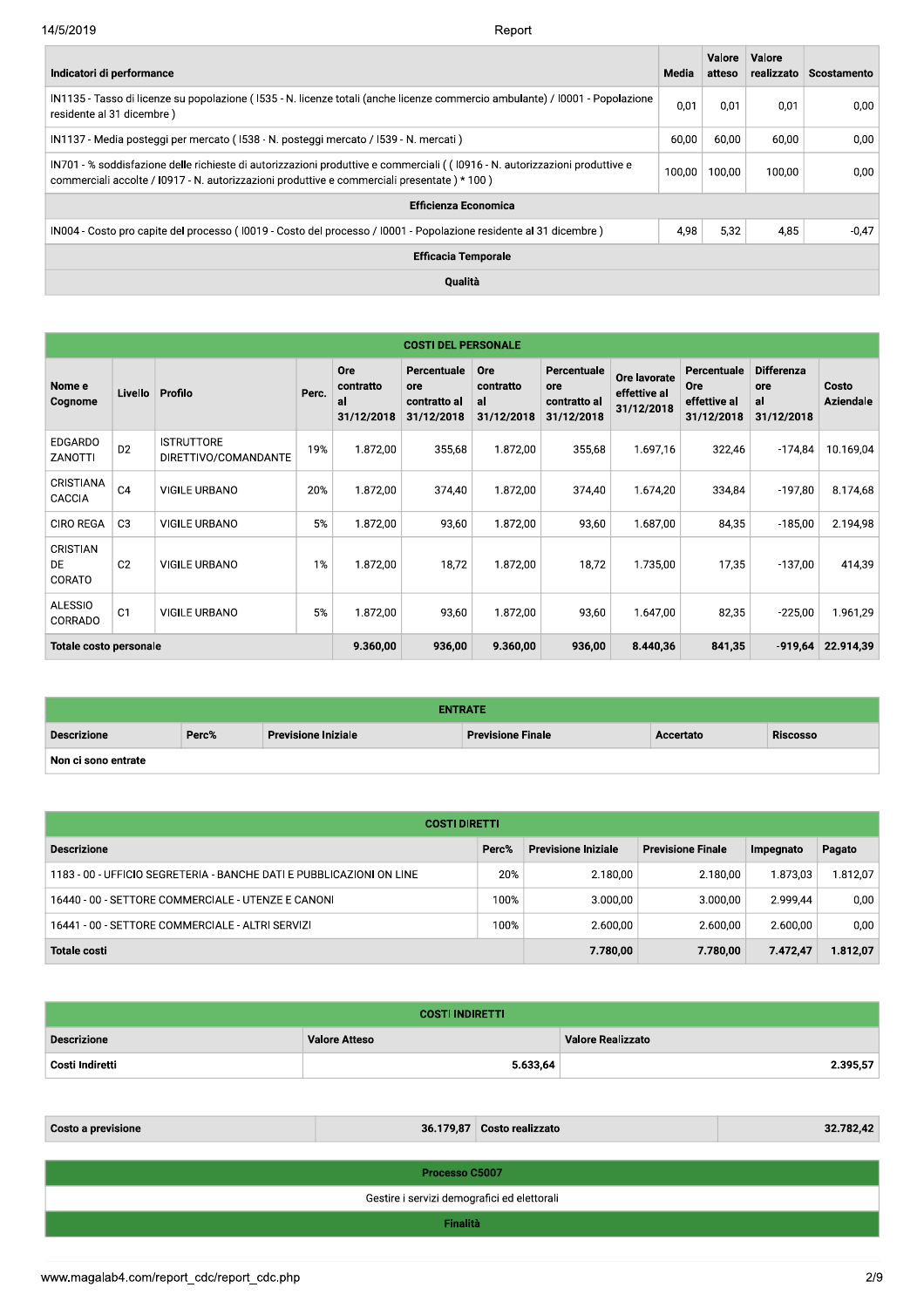Gestire le attività di consulenza e supporto ai cittadini relativamente all'Anagrafe, allo Stato Civile e all'Elettorale e alla Leva, rivolti alla semplificazione ed alla tempestività dei procedimenti.

| Visione strategica - SeS del DUP                                 |
|------------------------------------------------------------------|
| <b>Missione</b>                                                  |
| 1 - SERVIZI ISTITUZIONALI, GENERALI E DI GESTIONE                |
| Programma                                                        |
| 07 - Elezioni e consultazioni popolari - Anagrafe e stato civile |
| <b>Stakeholder</b>                                               |
| Cittadini e Uffici Comunali                                      |
| Nota monitoraggio                                                |

| Indici                             | 2015 | 2016   | 2017   | Media  | Atteso nell'anno | Raggiunto | 2019   | 2020 | 2021 |
|------------------------------------|------|--------|--------|--------|------------------|-----------|--------|------|------|
| I0217 - N. accertamenti anagrafici |      | 216.00 | 329.00 | 272.50 | 180.00           | 270.00    | 180,00 |      |      |
| 10218 - N. nuove residenze         |      | 138.00 | 329.00 | 233.50 | 180,00           | 270.00    | 180.00 |      |      |

| Indicatori di performance                                                                                  | Media | Valore atteso | Valore realizzato | Scostamento |  |  |  |
|------------------------------------------------------------------------------------------------------------|-------|---------------|-------------------|-------------|--|--|--|
| Efficacia                                                                                                  |       |               |                   |             |  |  |  |
| IN211 - Tasso di accertamento anagrafico (10217 - N. accertamenti anagrafici / I0218 - N. nuove residenze) | 1,17  | 1,00          | 1,00              | 0,00        |  |  |  |
| <b>Efficienza Economica</b>                                                                                |       |               |                   |             |  |  |  |
| <b>Efficacia Temporale</b>                                                                                 |       |               |                   |             |  |  |  |
| Qualità                                                                                                    |       |               |                   |             |  |  |  |

|                                 | <b>COSTI DEL PERSONALE</b> |                                           |          |                                      |                                                  |                                             |                                                  |                                            |                                                         |                                              |                           |
|---------------------------------|----------------------------|-------------------------------------------|----------|--------------------------------------|--------------------------------------------------|---------------------------------------------|--------------------------------------------------|--------------------------------------------|---------------------------------------------------------|----------------------------------------------|---------------------------|
| Nome e<br>Cognome               | Livello                    | Profilo                                   | Perc.    | Ore<br>contratto<br>al<br>31/12/2018 | Percentuale<br>ore<br>contratto al<br>31/12/2018 | <b>Ore</b><br>contratto<br>al<br>31/12/2018 | Percentuale<br>ore<br>contratto al<br>31/12/2018 | Ore lavorate<br>effettive al<br>31/12/2018 | Percentuale<br><b>Ore</b><br>effettive al<br>31/12/2018 | <b>Differenza</b><br>ore<br>al<br>31/12/2018 | Costo<br><b>Aziendale</b> |
| <b>EDGARDO</b><br>ZANOTTI       | D <sub>2</sub>             | <b>ISTRUTTORE</b><br>DIRETTIVO/COMANDANTE | 4%       | 1.872,00                             | 74,88                                            | 1.872,00                                    | 74,88                                            | 1.697,16                                   | 67,89                                                   | $-174,84$                                    | 2.140,85                  |
| CRISTIANA<br>CACCIA             | C <sub>4</sub>             | VIGILE URBANO                             | 4%       | 1.872,00                             | 74,88                                            | 1.872,00                                    | 74,88                                            | 1.674,20                                   | 66,97                                                   | $-197,80$                                    | 1.634,94                  |
| <b>CIRO REGA</b>                | C <sub>3</sub>             | <b>VIGILE URBANO</b>                      | 12%      | 1.872,00                             | 224,64                                           | 1.872,00                                    | 224,64                                           | 1.687.00                                   | 202,44                                                  | $-185,00$                                    | 5.267,96                  |
| CRISTIAN<br><b>DE</b><br>CORATO | C <sub>2</sub>             | <b>VIGILE URBANO</b>                      | 12%      | 1.872,00                             | 224,64                                           | 1.872,00                                    | 224,64                                           | 1.735,00                                   | 208,20                                                  | $-137,00$                                    | 4.972,69                  |
| <b>ALESSIO</b><br>CORRADO       | C <sub>1</sub>             | <b>VIGILE URBANO</b>                      | 12%      | 1.872,00                             | 224,64                                           | 1.872,00                                    | 224,64                                           | 1.647,00                                   | 197,64                                                  | $-225,00$                                    | 4.707,10                  |
| Totale costo personale          |                            |                                           | 9.360,00 | 823,68                               | 9.360,00                                         | 823,68                                      | 8.440,36                                         | 743,13                                     | $-919,64$                                               | 18.723,54                                    |                           |

| <b>ENTRATE</b>      |       |                            |                                                   |  |  |  |  |  |
|---------------------|-------|----------------------------|---------------------------------------------------|--|--|--|--|--|
| <b>Descrizione</b>  | Perc% | <b>Previsione Iniziale</b> | Riscosso<br><b>Previsione Finale</b><br>Accertato |  |  |  |  |  |
| Non ci sono entrate |       |                            |                                                   |  |  |  |  |  |

| <b>COSTI DIRETTI</b> |                                                                                        |  |  |  |  |  |  |  |  |
|----------------------|----------------------------------------------------------------------------------------|--|--|--|--|--|--|--|--|
| Descrizione          | Perc%<br><b>Previsione Iniziale</b><br>Pagato<br><b>Previsione Finale</b><br>Impegnato |  |  |  |  |  |  |  |  |
| Non ci sono costi    |                                                                                        |  |  |  |  |  |  |  |  |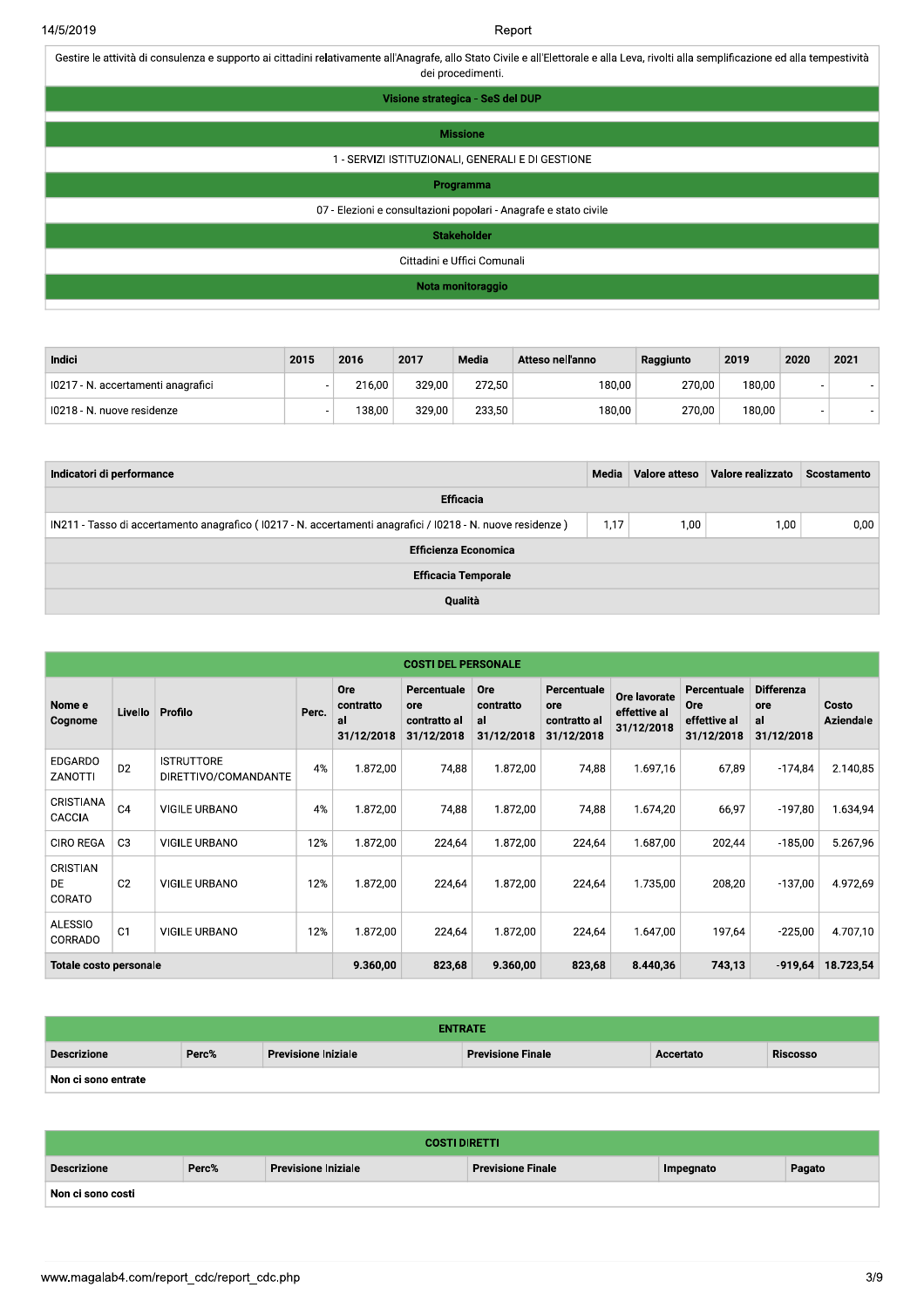14/5/2019

Report

| <b>COSTI INDIRETTI</b>                                                                         |          |                                                                                                                                                                                                                                 |                                                                                                                                                                                                                                                                                                                                                                                                                                                                  |  |  |  |  |  |  |
|------------------------------------------------------------------------------------------------|----------|---------------------------------------------------------------------------------------------------------------------------------------------------------------------------------------------------------------------------------|------------------------------------------------------------------------------------------------------------------------------------------------------------------------------------------------------------------------------------------------------------------------------------------------------------------------------------------------------------------------------------------------------------------------------------------------------------------|--|--|--|--|--|--|
| <b>Valore Atteso</b>                                                                           |          | <b>Valore Realizzato</b>                                                                                                                                                                                                        |                                                                                                                                                                                                                                                                                                                                                                                                                                                                  |  |  |  |  |  |  |
|                                                                                                | 4.957,60 |                                                                                                                                                                                                                                 | 2.108,10                                                                                                                                                                                                                                                                                                                                                                                                                                                         |  |  |  |  |  |  |
|                                                                                                |          |                                                                                                                                                                                                                                 |                                                                                                                                                                                                                                                                                                                                                                                                                                                                  |  |  |  |  |  |  |
| 23.681,14                                                                                      |          |                                                                                                                                                                                                                                 | 20.831,64                                                                                                                                                                                                                                                                                                                                                                                                                                                        |  |  |  |  |  |  |
|                                                                                                |          |                                                                                                                                                                                                                                 |                                                                                                                                                                                                                                                                                                                                                                                                                                                                  |  |  |  |  |  |  |
|                                                                                                |          |                                                                                                                                                                                                                                 |                                                                                                                                                                                                                                                                                                                                                                                                                                                                  |  |  |  |  |  |  |
| Gestire la sicurezza stradale, la polizia amministrativa, la polizia commerciale e le sanzioni |          |                                                                                                                                                                                                                                 |                                                                                                                                                                                                                                                                                                                                                                                                                                                                  |  |  |  |  |  |  |
| Finalità                                                                                       |          |                                                                                                                                                                                                                                 |                                                                                                                                                                                                                                                                                                                                                                                                                                                                  |  |  |  |  |  |  |
|                                                                                                |          |                                                                                                                                                                                                                                 |                                                                                                                                                                                                                                                                                                                                                                                                                                                                  |  |  |  |  |  |  |
|                                                                                                |          |                                                                                                                                                                                                                                 |                                                                                                                                                                                                                                                                                                                                                                                                                                                                  |  |  |  |  |  |  |
|                                                                                                |          |                                                                                                                                                                                                                                 |                                                                                                                                                                                                                                                                                                                                                                                                                                                                  |  |  |  |  |  |  |
|                                                                                                |          |                                                                                                                                                                                                                                 |                                                                                                                                                                                                                                                                                                                                                                                                                                                                  |  |  |  |  |  |  |
|                                                                                                |          |                                                                                                                                                                                                                                 |                                                                                                                                                                                                                                                                                                                                                                                                                                                                  |  |  |  |  |  |  |
|                                                                                                |          |                                                                                                                                                                                                                                 |                                                                                                                                                                                                                                                                                                                                                                                                                                                                  |  |  |  |  |  |  |
|                                                                                                |          |                                                                                                                                                                                                                                 |                                                                                                                                                                                                                                                                                                                                                                                                                                                                  |  |  |  |  |  |  |
|                                                                                                |          |                                                                                                                                                                                                                                 |                                                                                                                                                                                                                                                                                                                                                                                                                                                                  |  |  |  |  |  |  |
|                                                                                                |          |                                                                                                                                                                                                                                 |                                                                                                                                                                                                                                                                                                                                                                                                                                                                  |  |  |  |  |  |  |
|                                                                                                |          | Processo C5013<br>Visione strategica - SeS del DUP<br><b>Missione</b><br>3 - ORDINE PUBBLICO E SICUREZZA<br>Programma<br>01 - Polizia locale e amministrativa<br><b>Stakeholder</b><br>Cittadini e Aziende<br>Nota monitoraggio | Costo realizzato<br>Garantire il presidio del territorio attraverso gli interventi in materia di sicurezza stradale, anche mediante la sperimentazione di servizi a maggior contatto con il cittadino e<br>l'estensione dei servizi di sicurezza nelle fasce serali e notturne, nonchè i controlli sul rispetto delle leggi, dei regolamenti e degli atti di pianificazione vigenti. Gestire le<br>sanzioni, la polizia amministrativa e la polizia commerciale. |  |  |  |  |  |  |

INFORTUNI SUL LAVORO: E' UN DATO NON RILEVABILE IN QUANTO LA NORMATIVA NON PREVEDE PIU' L'OBBLIGO DEL DATORE DI LAVORO DI COMUNICARE UN INFORTUNIO ALL'AUTORITA' DI P.S. COMPETENTE PER TERRITORIO.

| <b>Indici</b>                                                                                                  | 2015 2016  | 2017       | Media      | <b>Atteso</b><br>nell'anno | Raggiunto  | 2019       | 2020                  | 2021     |
|----------------------------------------------------------------------------------------------------------------|------------|------------|------------|----------------------------|------------|------------|-----------------------|----------|
| 10001 - Popolazione residente al 31 dicembre                                                                   | 6.804,00   | 6.813,00   | 6.808,50   | 6.800,00                   | 6.765,00   | 6.800,00   | 6.800,00              |          |
| 10014 - Km. strade comunali                                                                                    | 57,00      |            | 57,00      | 57,00                      |            | 57,00      | 57,00                 | 57,00    |
| I0019 - Costo del processo                                                                                     | 172.308,99 | 176.953,13 | 174.631,06 | 191.426,59                 | 168.668.08 | 316.020,05 | 2.520,00              | 2.600.00 |
| 10027 - N. unit◆ operative totali ente                                                                         | 30,11      | 28,34      | 29,23      | 30,04                      | 29,25      | 32,08      | 32,08                 | 30,33    |
| 10028 - N. unit◆ operative del processo                                                                        | 2,99       | 2,99       | 2,99       | 2,99                       | 2,99       | 2,99       |                       |          |
| 10273 - N. ore attivit� di controllo stradale e di vigilanza sul<br>territorio annuali                         | 5.510,00   | 5.865,00   | 5.687,50   | 5.600,00                   | 5.800,00   | 5.600,00   | 5.600,00              |          |
| 10274 - N. ore attivit◆ complessive pm/ pl annuali                                                             | 7.979,00   | 8.378,00   | 8.178,50   | 8.100,00                   | 8.338,00   | 8.100,00   | 8.100,00              |          |
| 10275 - N. controlli del C.d.S. annuali - n. posti di controllo -                                              | 155,00     | 162,00     | 158,50     | 150,00                     | 170,00     | 150,00     | 150,00                |          |
| 10281 - N. controlli su attivit◆ commerciali su aree<br>pubbliche                                              | 60,00      | 60,00      | 60,00      | 60,00                      | 60,00      | 60,00      | 60,00                 |          |
| 10282 - N. operatori attivit� commerciali su aree pubbliche                                                    | 60,00      | 60,00      | 60,00      | 60,00                      | 60,00      | 60,00      | 60,00                 |          |
| I0286 - N. sinistri annuali sul territorio comunale                                                            | 10,00      | 11,00      | 10,50      | 10,00                      | 7,00       | 10,00      | 10,00                 |          |
| 10287 - N. violazioni al codice della strada immediatamente<br>contestate                                      | 57,00      | 40,00      | 48,50      | 60,00                      | 80,00      | 70,00      | 70,00                 |          |
| I0288 - N. violazioni emesse totali al codice della strada                                                     | 519.00     | 649.00     | 584.00     | 450.00                     | 936.00     | 500.00     | 500.00                |          |
| 10289 - N. ore vigilanza serale annuale                                                                        | 165,50     | 266,00     | 215.75     | 300,00                     | 284,50     | 300,00     | 300,00                |          |
| I0290 - N. violazioni emesse totali amministrative                                                             | 2,00       | 2,00       | 2,00       | 3,00                       | 2,00       | 3,00       | 3,00                  |          |
| 10295 - Tempo medio di intervento su chiamata in minuti<br>sicurezza stradale - da segnalazione a intervento - | 5,00       | 5,00       | 5,00       | 5,00                       | 5,00       | 5,00       | 5,00                  |          |
| I0300 - N. sanzioni emesse                                                                                     | 521,00     | 651,00     | 586,00     | 453,00                     | 938,00     | 503,00     | 503,00                |          |
| 10314 - Proventi di competenza sanzioni codice della strada                                                    | 18.067,85  | 20.224,81  | 19.146,33  | 20.000,00                  | 32.713,52  |            | 22.000,00   22.000,00 |          |
| 10315 - Proventi di competenza sanzioni amministrative                                                         | 200,00     | 0,00       | 100,00     | 300,00                     | 260,00     | 300,00     | 300,00                |          |
| 10317 - N. ricorsi presentati alla polizia locale                                                              | 1,00       | 2,00       | 1,50       | 1,00                       | 1,00       | 2,00       | 2,00                  |          |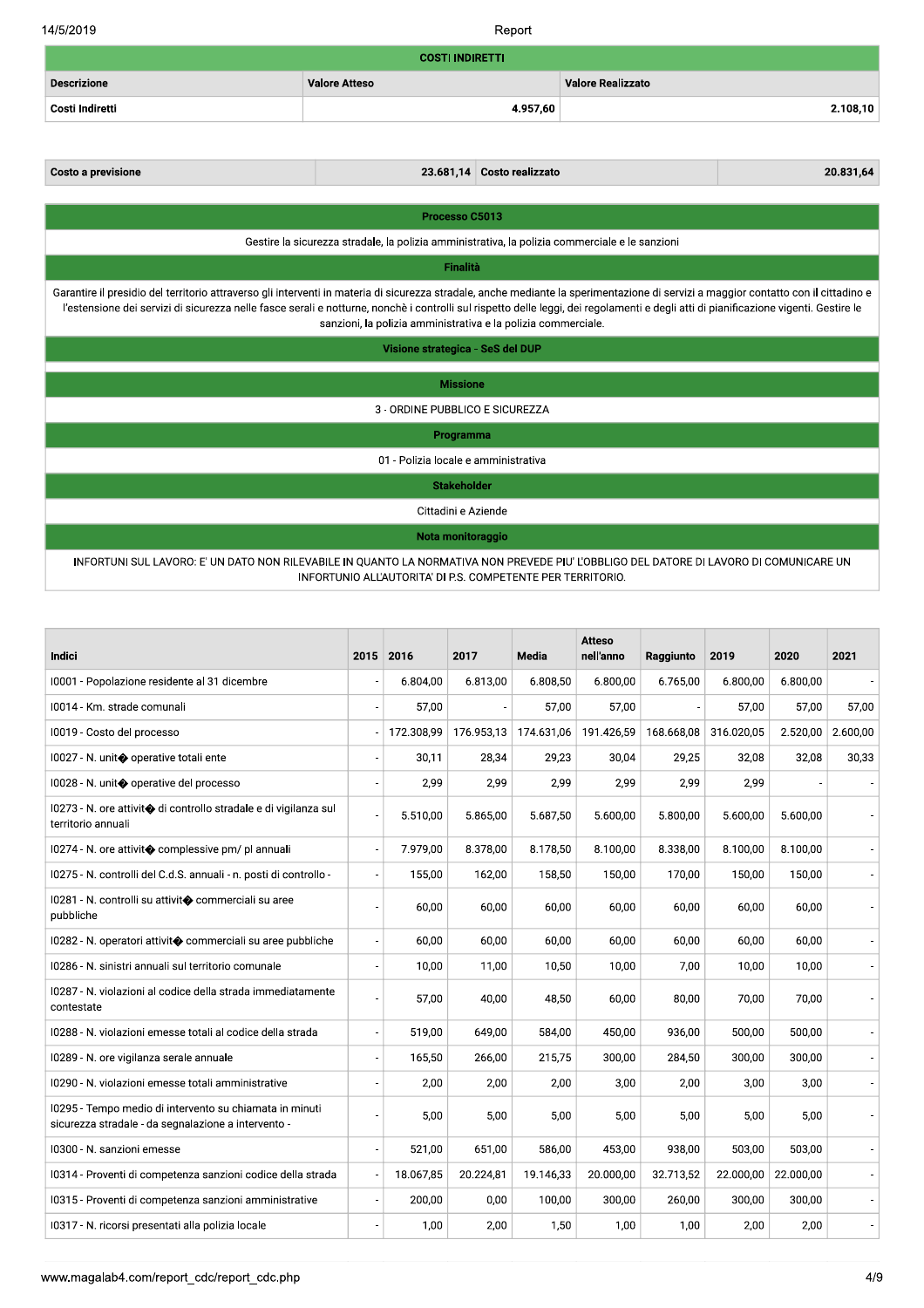| Indici                                                             | 2015 | 2016   | 2017   | Media  | <b>Atteso</b><br>nell'anno | Raggiunto | 2019   | 2020   | 2021 |
|--------------------------------------------------------------------|------|--------|--------|--------|----------------------------|-----------|--------|--------|------|
| 105001 - NUMERO ALUNNI EDUCAZIONE STRADALE                         |      | 150.00 | 150.00 | 150.00 | 200.00                     | 150.00    | 200.00 | 200,00 |      |
| 105002 - NUMERO CORSI EDUCAZIONE STRADALE                          |      | 6,00   | 6,00   | 6,00   | 8,00                       | 6,00      | 8,00   | 8,00   |      |
| 105003 - N. ORE VIGILANZA IN GIORNI FESTIVI E<br><b>DOEMNICALI</b> |      | 257,50 | 283,00 | 270,25 | 100,00                     | 304,50    | 100,00 | 100,00 |      |
| 105004 - CANI RANDAGI O VAGANTI RECUPERATI                         |      | 9,00   | 8,00   | 8,50   | 10,00                      | 7,00      | 10,00  | 10,00  |      |
| 105006 - MESI ANNO                                                 |      | 12,00  | 12,00  | 12,00  | 12,00                      | 12,00     | 12,00  | 12,00  |      |
| 105007 - N. INFORTUNI SUL LAVORO                                   |      | 22,00  | 0,00   | 11,00  | 0,00                       | 0,00      | 0,00   | 0,00   |      |
| 105008 - N. SANZIONI PER ABBANDONO RIFIUTI                         |      | 2,00   | 2,00   | 2,00   | 3,00                       | 1,00      | 3,00   | 3,00   |      |
| 105009 - N. CONTROLLI ABBANDONO RIFIUTI                            |      | 25,00  | 25,00  | 25,00  | 30,00                      | 27,00     | 30,00  | 30,00  |      |
| 105010 - N. CONTROLLI IGIENICO AMBIENTALI                          |      | 17,00  | 21,00  | 19,00  | 15,00                      | 20,00     | 15,00  | 15,00  |      |
|                                                                    |      |        |        |        |                            |           |        |        |      |

| Indicatori di performance                                                                                                                                                                                                 | Media | Valore<br>atteso | Valore<br>realizzato | Scostamento |
|---------------------------------------------------------------------------------------------------------------------------------------------------------------------------------------------------------------------------|-------|------------------|----------------------|-------------|
| <b>Efficacia</b>                                                                                                                                                                                                          |       |                  |                      |             |
| IN254 - % sanzioni codice della strada immediatamente contestate ((I0287 - N. violazioni al codice della strada<br>immediatamente contestate / I0288 - N. violazioni emesse totali al codice della strada) * 100)         | 8,30  | 13,33            | 8,55                 | $-4,79$     |
| IN220 - % personale dedicato al processo ((10028 - N. unit $\bullet$ operative del processo /10027 - N. unit $\bullet$ operative totali ente) *<br>100)                                                                   | 10,23 | 9,95             | 10,22                | 0,27        |
| IN250 - Vigilanza stradale e sul territorio (10273 - N. ore attivit� di controllo stradale e di vigilanza sul territorio annuali /<br>I0274 - N. ore attivit◆ complessive pm/ pl annuali)                                 | 0,70  | 0,69             | 0,70                 | 0,00        |
| IN253 - Tasso sicurezza stradale (10286 - N. sinistri annuali sul territorio comunale / I0014 - Km. strade comunali)                                                                                                      | 0.18  | 0,18             |                      | $-0,18$     |
| IN255 - Presidio serale (10289 - N. ore vigilanza serale annuale / I0274 - N. ore attivit� complessive pm/ pl annuali)                                                                                                    | 0,03  | 0,04             | 0,03                 | $-0,00$     |
| IN259 - Controlli medi per operatore di attivit� commerciali su aree pubbliche (10281 - N. controlli su attivit� commerciali su<br>aree pubbliche / 10282 - N. operatori attivit $\bullet$ commerciali su aree pubbliche) | 1,00  | 1,00             | 1,00                 | 0,00        |
| IN251 - Controlli medi effettuati (10273 - N. ore attivit� di controllo stradale e di vigilanza sul territorio annuali / I0275 - N.<br>controlli del C.d.S. annuali - n. posti di controllo -)                            | 35,88 | 37,33            | 34,12                | $-3,22$     |
| IN252 - Tasso presenza (10273 - N. ore attivit� di controllo stradale e di vigilanza sul territorio annuali / I0014 - Km. strade<br>comunali)                                                                             | 99,78 | 98,25            |                      | $-98,25$    |
| / IN05001 - NUMERO MEDIO ALUNNI CORSI EDUCAZIONE STRADALE ( I05001 - NUMERO ALUNNI EDUCAZIONE STRADALE<br>105002 - NUMERO CORSI EDUCAZIONE STRADALE)                                                                      | 25,00 | 25,00            | 25,00                | 0,00        |
| IN05002 - % N. ORE VIGILANZA GIORNI FESTIVI E DOMENICALI ( ( I05003 - N. ORE VIGILANZA IN GIORNI FESTIVI E<br>DOEMNICALI / I0274 - N. ore attivit� complessive pm/ pl annuali) * 100)                                     | 3,30  | 1,23             | 3,65                 | 2,42        |
| IN05003 - N. CANI RANDAGI RECUPERATI MENSILMENTE (105004 - CANI RANDAGI O VAGANTI RECUPERATI / 10274 - N. ore<br>attivit $\bullet$ complessive pm/ pl annuali)                                                            | 0,00  | 0,00             | 0,00                 | $-0,00$     |
| IN05004 - N. INFORTUNI SUL LAVORO MENSILI (105007 - N. INFORTUNI SUL LAVORO / 105006 - MESI ANNO)                                                                                                                         | 0,92  |                  |                      | 0,00        |
| IN05005 - %SANZIONI ABBANDONO RIFIUTI ( ( I05008 - N. SANZIONI PER ABBANDONO RIFIUTI / I05009 - N. CONTROLLI<br>ABBANDONO RIFIUTI) * 100)                                                                                 | 8,00  | 10,00            | 3,70                 | $-6,30$     |
| IN05006 - N. MENSILE CONTROLLI IGIENICO AMBIENTALI (105010 - N. CONTROLLI IGIENICO AMBIENTALI / 105006 - MESI<br>ANNO)                                                                                                    | 1,58  | 1,25             | 1,67                 | 0,42        |
| <b>Efficienza Economica</b>                                                                                                                                                                                               |       |                  |                      |             |
| IN004 - Costo pro capite del processo (10019 - Costo del processo / 10001 - Popolazione residente al 31 dicembre)                                                                                                         | 25,65 | 28,15            | 24,93                | $-3,22$     |
| IN273 - Valore medio sanzioni amministrative (10315 - Proventi di competenza sanzioni amministrative / I0290 - N. violazioni<br>emesse totali amministrative)                                                             | 50,00 | 100,00           | 130,00               | 30,00       |
| IN274 - Valore medio sanzioni codice della strada (I0314 - Proventi di competenza sanzioni codice della strada / I0288 - N<br>violazioni emesse totali al codice della strada)                                            | 32,78 | 44,44            | 34,95                | $-9,49$     |
| <b>Efficacia Temporale</b>                                                                                                                                                                                                |       |                  |                      |             |
| IN263 - Tempo medio di intervento su chiamata in minuti - sicurezza stradale - (10295 - Tempo medio di intervento su<br>chiamata in minuti sicurezza stradale - da segnalazione a intervento - )                          | 5,00  | 5,00             | 5,00                 | 0,00        |
| Qualità                                                                                                                                                                                                                   |       |                  |                      |             |
| IN276 - % ricorsi polizia locale ((10317 - N. ricorsi presentati alla polizia locale / 10300 - N. sanzioni emesse) * 100)                                                                                                 | 0,26  | 0,22             | 0,11                 | -0,11       |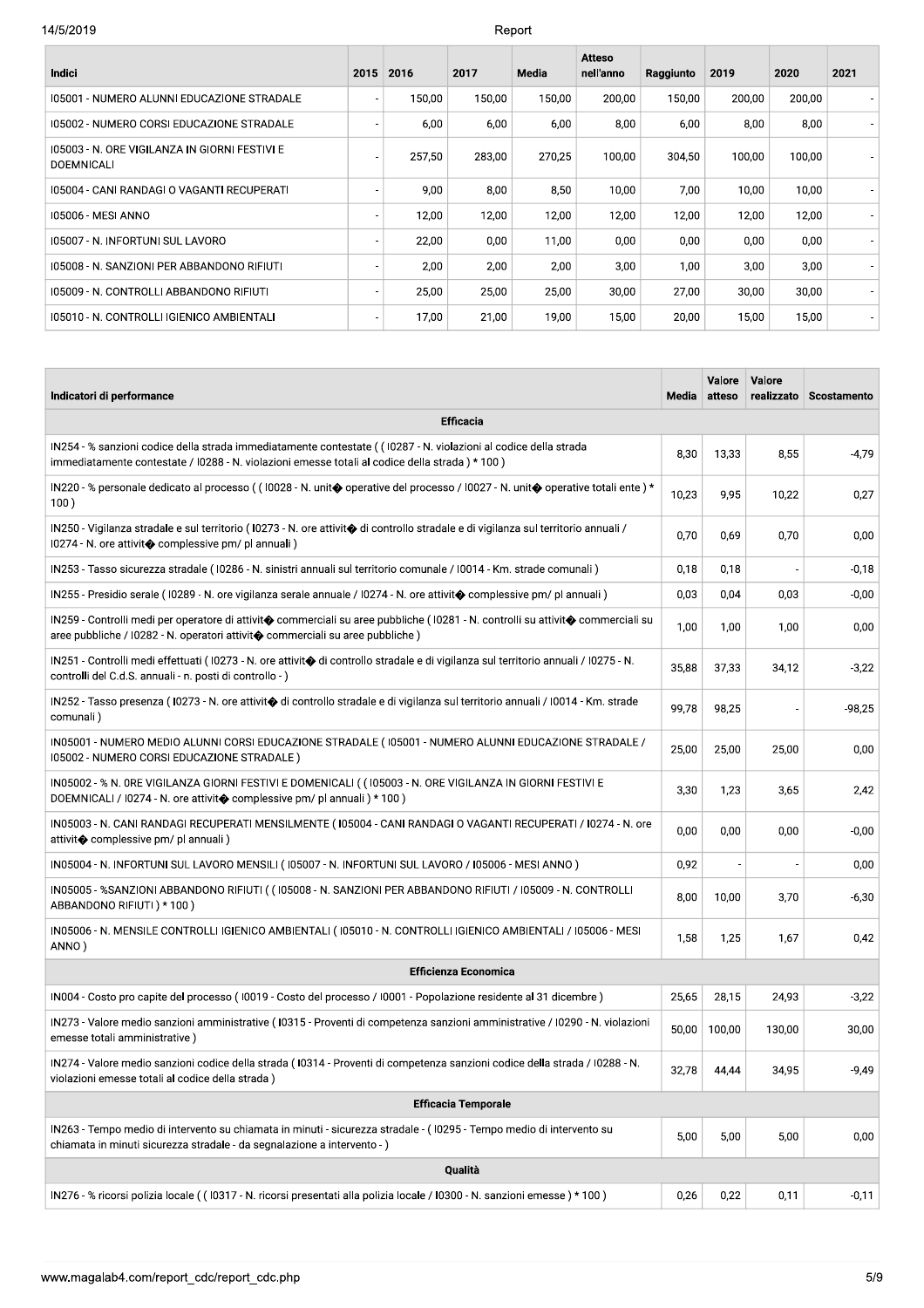#### $2019$  Report of the set of the set of the set of the set of the set of the set of the set of the set of the set of the set of the set of the set of the set of the set of the set of the set of the set of the set of the se Report

|                                 | <b>COSTI DEL PERSONALE</b> |                                           |       |                                      |                                                  |                                      |                                                  |                                               |                                                  |                                              |                           |
|---------------------------------|----------------------------|-------------------------------------------|-------|--------------------------------------|--------------------------------------------------|--------------------------------------|--------------------------------------------------|-----------------------------------------------|--------------------------------------------------|----------------------------------------------|---------------------------|
| Nome e<br>Cognome               | Livello                    | Profilo                                   | Perc. | Ore<br>contratto<br>al<br>31/12/2018 | Percentuale<br>ore<br>contratto al<br>31/12/2018 | Ore<br>contratto<br>al<br>31/12/2018 | Percentuale<br>ore<br>contratto al<br>31/12/2018 | Ore<br>lavorate<br>effettive al<br>31/12/2018 | Percentuale<br>Ore<br>effettive al<br>31/12/2018 | <b>Differenza</b><br>ore<br>al<br>31/12/2018 | Costo<br><b>Aziendale</b> |
| <b>EDGARDO</b><br>ZANOTTI       | D <sub>2</sub>             | <b>ISTRUTTORE</b><br>DIRETTIVO/COMANDANTE | 52%   | 1.872,00                             | 973,44                                           | 1.872,00                             | 973,44                                           | 1.697,16                                      | 882,52                                           | $-174,84$                                    | 27.831,07                 |
| CRISTIANA<br>CACCIA             | C <sub>4</sub>             | VIGILE URBANO                             | 64%   | 1.872,00                             | 1.198,08                                         | 1.872,00                             | 1.198,08                                         | 1.674,20                                      | 1.071,49                                         | $-197,80$                                    | 26.158,97                 |
| <b>CIRO REGA</b>                | C <sub>3</sub>             | VIGILE URBANO                             | 64%   | 1.872,00                             | 1.198,08                                         | 1.872,00                             | 1.198,08                                         | 1.687,00                                      | 1.079,68                                         | $-185,00$                                    | 28.095,80                 |
| CRISTIAN<br><b>DE</b><br>CORATO | C <sub>2</sub>             | <b>VIGILE URBANO</b>                      | 61%   | 1.872,00                             | 1.141,92                                         | 1.872,00                             | 1.141,92                                         | 1.735,00                                      | 1.058,35                                         | $-137,00$                                    | 25.277,86                 |
| <b>ALESSIO</b><br>CORRADO       | C <sub>1</sub>             | VIGILE URBANO                             | 58%   | 1.872,00                             | 1.085,76                                         | 1.872,00                             | 1.085,76                                         | 1.647,00                                      | 955,26                                           | $-225,00$                                    | 22.750,97                 |
| <b>Totale costo personale</b>   |                            |                                           |       | 9.360,00                             | 5.597,28                                         | 9.360,00                             | 5.597,28                                         | 8.440,36                                      | 5.047,30                                         | $-919,64$                                    | 130.114,66                |

| Totale costo personale |       |                            | <b>9.300,00</b> | 5.597,28       | <b>9.300,00</b>          | 3.397,Z8 | 8.440,30 | 3.047,30  | -919,04         | 130.114,00 |
|------------------------|-------|----------------------------|-----------------|----------------|--------------------------|----------|----------|-----------|-----------------|------------|
|                        |       |                            |                 |                |                          |          |          |           |                 |            |
|                        |       |                            |                 | <b>ENTRATE</b> |                          |          |          |           |                 |            |
| <b>Descrizione</b>     | Perc% | <b>Previsione Iniziale</b> |                 |                | <b>Previsione Finale</b> |          |          | Accertato | <b>Riscosso</b> |            |
| Non ci sono entrate    |       |                            |                 |                |                          |          |          |           |                 |            |

| Non ci sono entrate                                                                                            |       |                               |                             |           |           |  |  |  |  |
|----------------------------------------------------------------------------------------------------------------|-------|-------------------------------|-----------------------------|-----------|-----------|--|--|--|--|
|                                                                                                                |       |                               |                             |           |           |  |  |  |  |
| <b>COSTI DIRETTI</b>                                                                                           |       |                               |                             |           |           |  |  |  |  |
| <b>Descrizione</b>                                                                                             | Perc% | <b>Previsione</b><br>Iniziale | <b>Previsione</b><br>Finale | Impegnato | Pagato    |  |  |  |  |
| 4420 - 00 - UFFICIO DI POLIZIA MUNICIPALE - ACQUISTO DI BENI                                                   | 100%  | 5.000.00                      | 13.263,08                   | 13.097,39 | 14.816,74 |  |  |  |  |
| 4680 - 00 - POLIZIA MUNICIPALE - UTENZE E CANONI                                                               | 100%  | 600,00                        | 600,00                      | 593,50    | 593,50    |  |  |  |  |
| 4681 - 00 - POLIZIA MUNICIPALE - MANUTENZIONE ORDINARIA E RIPARAZIONI                                          | 71%   | 2.757,64                      | 1.337,64                    | 854,07    | 779,58    |  |  |  |  |
| 4682 - 00 - POLIZIA MUNICIPALE - ALTRI SERVIZI                                                                 | 100%  | 1.500,00                      | 1.500,00                    | 1.241,08  | 1.241,08  |  |  |  |  |
| 4683 - 00 - POLIZIA MUNICIPALE - SERVIZI INFORMATICI                                                           | 100%  | 1.708,00                      | 1.708,00                    | 1.708,00  | 1.708,00  |  |  |  |  |
| 4700 - 00 - PREVENZIONE DEL RANDAGISMO - CONVENZIONI CON IL CANILE INTERCOMUNALE                               | 100%  | 10.100,00                     | 10.100,00                   | 6.733,89  | 4.600,38  |  |  |  |  |
| 4701 - 00 - INTERVENTI A SOSTEGNO DELLA TUTELA DEGLI ANIMALI - TRASFERIMENTI AD<br><b>ASSOCIAZIONI PRIVATE</b> | 100%  | 0,00                          | 0,00                        | 0,00      | 750,00    |  |  |  |  |
| 4900 - 00 - VERSAMENTO INCASSI SANZIONI C.d.S ALL'ENTE PRORIETARIO (CAP. E. 4282)                              | 100%  | 0,00                          | 0,00                        | 0,00      | 458,20    |  |  |  |  |
| <b>Totale costi</b>                                                                                            |       | 21.665,64                     | 28.508,72                   | 24.227,93 | 24.947,48 |  |  |  |  |

| <b>COSTI INDIRETTI</b> |                      |                          |  |  |  |  |  |
|------------------------|----------------------|--------------------------|--|--|--|--|--|
| <b>Descrizione</b>     | <b>Valore Atteso</b> | <b>Valore Realizzato</b> |  |  |  |  |  |
| Costi Indiretti        | 33.689,17            | 14.325,49                |  |  |  |  |  |

 $\textsf{\small Costo a}$  previsione and the cost of the 2.000 set of the 2.000 set of the 2.000 set of the 2.000 set of the 2.000 set of the 2.000 set of the 2.000 set of the 2.000 set of the 2.000 set of the 2.000 set of the 2.000 se

| Processo C5014                                                                                                                                                                                                                                                                                                                                                                                                 |
|----------------------------------------------------------------------------------------------------------------------------------------------------------------------------------------------------------------------------------------------------------------------------------------------------------------------------------------------------------------------------------------------------------------|
| Gestire le attività di supporto all'ordine pubblico e alla sicurezza                                                                                                                                                                                                                                                                                                                                           |
| <b>Finalità</b>                                                                                                                                                                                                                                                                                                                                                                                                |
| Gestire l'esecuzione e la trasmissione degli atti conseguenti all'accertamento dei reati previsti dal Codice Penale e da norme penali speciali, ad eccezione di quelli connessi<br>alla circolazione ed infortunistica stradale e alle violazioni edilizie. Programmare, coordinare e monitorare politiche, piani, programmi connessi all'ordine pubblico e alla<br>sicurezza in ambito locale e territoriale. |
| Visione strategica - SeS del DUP                                                                                                                                                                                                                                                                                                                                                                               |
| <b>Missione</b>                                                                                                                                                                                                                                                                                                                                                                                                |
| 3 - ORDINE PUBBLICO E SICUREZZA                                                                                                                                                                                                                                                                                                                                                                                |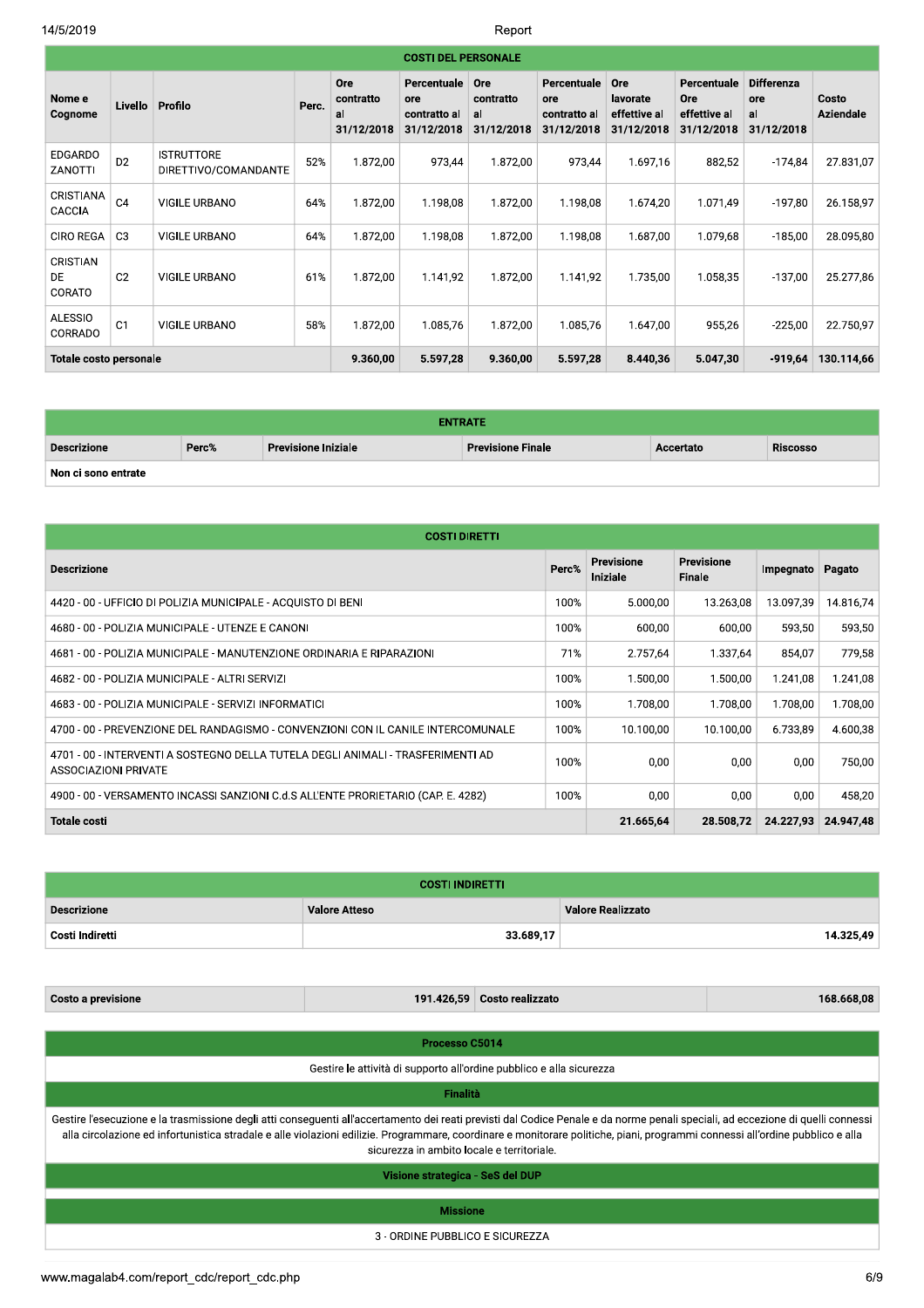| Programma                                  |
|--------------------------------------------|
| 02 - Sistema integrato di sicurezza urbana |

## Stakeholder

#### Cittadini, Amministratori ed Enti territoriali

### Nota monitoraggio

| <b>Indici</b>                                                       | 2015                     | 2016      | 2017      | Media     | Atteso nell'anno | Raggiunto | 2019      | 2020                     | 2021   |
|---------------------------------------------------------------------|--------------------------|-----------|-----------|-----------|------------------|-----------|-----------|--------------------------|--------|
| 10001 - Popolazione residente al 31 dicembre                        | ۰                        | 6.804.00  | 6.813.00  | 6.808.50  | 6.800.00         | 6.765.00  | 6.800,00  | 6.800.00                 |        |
| 10019 - Costo del processo                                          |                          | 27.507,82 | 27.490,15 | 27.498.99 | 30.697,20        | 26.524.37 | 54.438.36 | 700,00                   | 700.00 |
| 10027 - N. unit⊕ operative totali ente                              | ۰                        | 30,11     | 28.34     | 29.23     | 30.04            | 29.25     | 32.08     | 32,08                    | 30.33  |
| 10028 - N. unit◆ operative del processo                             |                          | 0.53      | 0.53      | 0,53      | 0,53             | 0.53      | 0.53      | $\overline{\phantom{a}}$ |        |
| 10320 - N. procedimenti penali trattati (polizia diretti e procura) |                          | 29,00     | 32.00     | 30.50     | 25.00            | 35.00     | 25.00     | 25,00                    |        |
| 11222 - Costo delle telecamere (compreso gestione)                  |                          | 12.108.50 | 4.168.74  | 8.138.62  | 5.000,00         | 73.186.98 | 5.000.00  | 5.000,00                 |        |
| 11228 - N. telecamere                                               | $\overline{\phantom{a}}$ | 16,00     | 20.00     | 18,00     | 20,00            | 37,00     | 37,00     | 37,00                    |        |

| Indicatori di performance                                                                                                                                                   | Media  | Valore<br>atteso | Valore<br>realizzato | <b>Scostamento</b> |
|-----------------------------------------------------------------------------------------------------------------------------------------------------------------------------|--------|------------------|----------------------|--------------------|
| <b>Efficacia</b>                                                                                                                                                            |        |                  |                      |                    |
| IN220 - % personale dedicato al processo ((10028 - N. unit� operative del processo / 10027 - N. unit� operative totali<br>ente $*100$ )                                     | 1,81   | 1,76             | 1,81                 | 0,05               |
| IN281 - Procedimenti penali medi trattati da ogni agente (10320 - N. procedimenti penali trattati (polizia diretti e procura)<br>/ I0028 - N. unit� operative del processo) | 57,55  | 47,17            | 66,04                | 18,87              |
| <b>Efficienza Economica</b>                                                                                                                                                 |        |                  |                      |                    |
| IN004 - Costo pro capite del processo (10019 - Costo del processo / 10001 - Popolazione residente al 31 dicembre)                                                           | 4.04   | 4,51             | 3,92                 | $-0.59$            |
| IN931 - Costo unitario delle telecamere (11222 - Costo delle telecamere (compreso gestione) / I1228 - N. telecamere)                                                        | 452,15 | 250,00           | 1.978,03             | 1.728,03           |
| <b>Efficacia Temporale</b>                                                                                                                                                  |        |                  |                      |                    |
| Qualità                                                                                                                                                                     |        |                  |                      |                    |

|                               |                |                                           |       |                                      | <b>COSTI DEL PERSONALE</b>                       |                                             |                                                  |                                            |                                                         |                                              |                           |
|-------------------------------|----------------|-------------------------------------------|-------|--------------------------------------|--------------------------------------------------|---------------------------------------------|--------------------------------------------------|--------------------------------------------|---------------------------------------------------------|----------------------------------------------|---------------------------|
| Nome e<br>Cognome             | Livello        | Profilo                                   | Perc. | Ore<br>contratto<br>al<br>31/12/2018 | Percentuale<br>ore<br>contratto al<br>31/12/2018 | <b>Ore</b><br>contratto<br>al<br>31/12/2018 | Percentuale<br>ore<br>contratto al<br>31/12/2018 | Ore lavorate<br>effettive al<br>31/12/2018 | Percentuale<br><b>Ore</b><br>effettive al<br>31/12/2018 | <b>Differenza</b><br>ore<br>al<br>31/12/2018 | Costo<br><b>Aziendale</b> |
| <b>EDGARDO</b><br>ZANOTTI     | D <sub>2</sub> | <b>ISTRUTTORE</b><br>DIRETTIVO/COMANDANTE | 15%   | 1.872,00                             | 280,80                                           | 1.872,00                                    | 280,80                                           | 1.697,16                                   | 254,57                                                  | $-174.84$                                    | 8.028,19                  |
| CRISTIANA<br>CACCIA           | C <sub>4</sub> | <b>VIGILE URBANO</b>                      | 5%    | 1.872,00                             | 93,60                                            | 1.872,00                                    | 93,60                                            | 1.674,20                                   | 83,71                                                   | $-197,80$                                    | 2.043,67                  |
| <b>CIRO REGA</b>              | C <sub>3</sub> | <b>VIGILE URBANO</b>                      | 9%    | 1.872,00                             | 168,48                                           | 1.872,00                                    | 168,48                                           | 1.687.00                                   | 151,83                                                  | $-185,00$                                    | 3.950,97                  |
| CRISTIAN<br>DE<br>CORATO      | C <sub>2</sub> | <b>VIGILE URBANO</b>                      | 9%    | 1.872,00                             | 168,48                                           | 1.872,00                                    | 168,48                                           | 1.735,00                                   | 156,15                                                  | $-137,00$                                    | 3.729,52                  |
| <b>ALESSIO</b><br>CORRADO     | C <sub>1</sub> | <b>VIGILE URBANO</b>                      | 15%   | 1.872,00                             | 280,80                                           | 1.872,00                                    | 280,80                                           | 1.647,00                                   | 247,05                                                  | $-225,00$                                    | 5.883,87                  |
| <b>Totale costo personale</b> |                |                                           |       | 9.360,00                             | 992,16                                           | 9.360,00                                    | 992,16                                           | 8.440,36                                   | 893,31                                                  | $-919,64$                                    | 23.636,23                 |

| <b>ENTRATE</b>      |       |                            |                          |           |                 |  |  |  |  |  |
|---------------------|-------|----------------------------|--------------------------|-----------|-----------------|--|--|--|--|--|
| <b>Descrizione</b>  | Perc% | <b>Previsione Iniziale</b> | <b>Previsione Finale</b> | Accertato | <b>Riscosso</b> |  |  |  |  |  |
| Non ci sono entrate |       |                            |                          |           |                 |  |  |  |  |  |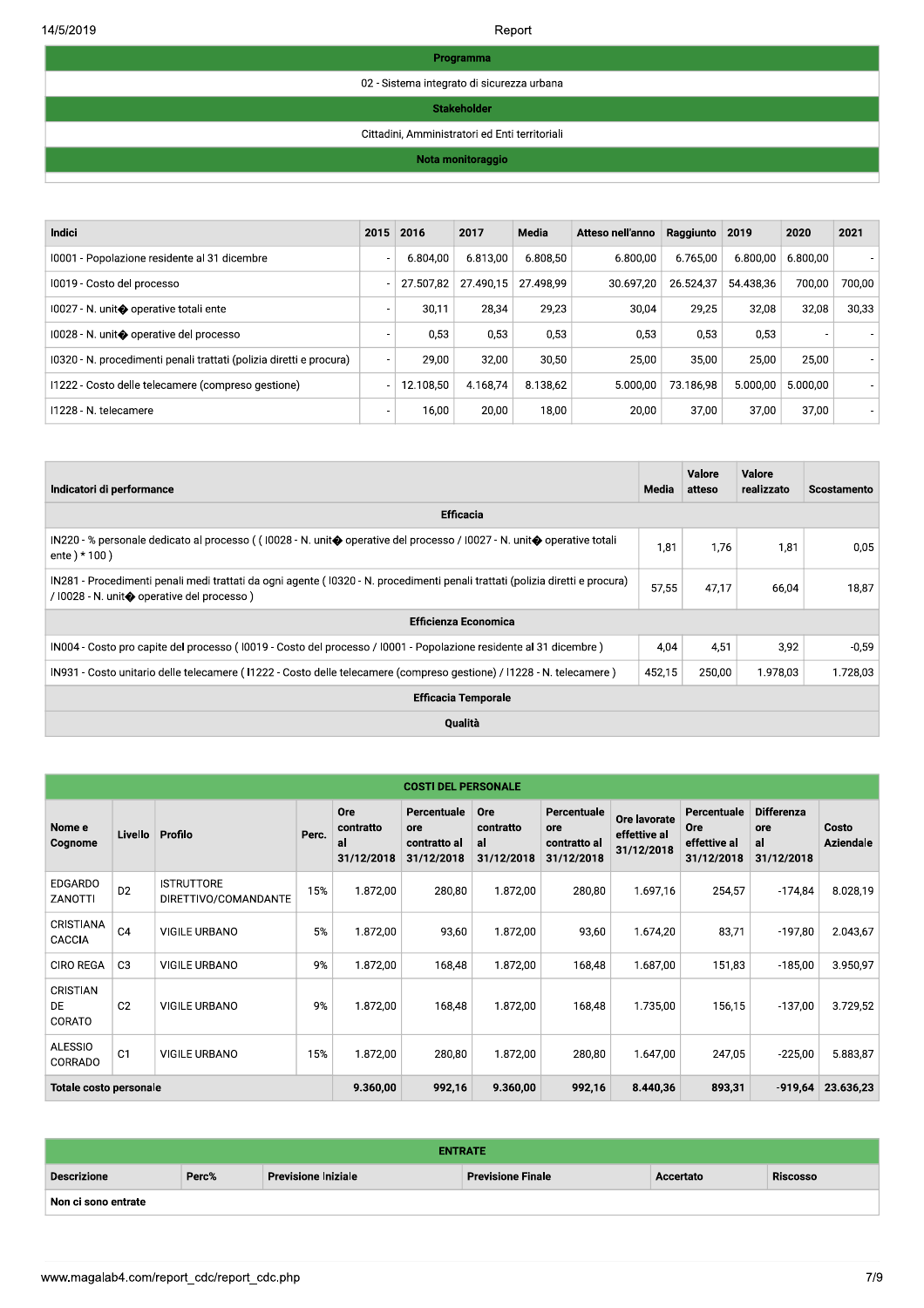#### 14/5/2019

Report

| <b>COSTI DIRETTI</b>                                                                         |       |                        |                             |           |               |
|----------------------------------------------------------------------------------------------|-------|------------------------|-----------------------------|-----------|---------------|
| <b>Descrizione</b>                                                                           | Perc% | Previsione<br>Iniziale | Previsione<br><b>Finale</b> | Impegnato | Pagato        |
| 467 - 00 - TRASFERIMENTO AL COMUNE DI TRECATE CONVENZIONE MUTUO SOCCORSO - POLIZIA<br>LOCALE | 100%  | 700.00                 | 700.00                      | 0,00      | 0.00          |
| 4681 - 00 - POLIZIA MUNICIPALE - MANUTENZIONE ORDINARIA E RIPARAZIONI                        | 29%   | 1.126,36               | 546,36                      | 348,85    | 318,42        |
| <b>Totale costi</b>                                                                          |       | 1.826,36               | 1.246,36                    |           | 348,85 318,42 |

| <b>COSTI INDIRETTI</b> |                      |                          |  |  |  |  |  |  |
|------------------------|----------------------|--------------------------|--|--|--|--|--|--|
| <b>Descrizione</b>     | <b>Valore Atteso</b> | <b>Valore Realizzato</b> |  |  |  |  |  |  |
| ' Costi Indiretti      | 5.971,66             | 2.539,30                 |  |  |  |  |  |  |

Costo a previsione

30.697,20 Costo realizzato

26.524,37

Processo C5033

Progettare e gestire viabilità, circolazione e servizi connessi (manutenzioni, segnaletica, illuminazione, parcheggi)

Finalità

Garantire e migliorare la circolazione stradale in condizioni di sicurezza attraverso la progettazione del Piano di Viabilità / Mobilità e la sua gestione. Assicurare la manutenzione ordinaria e straordinaria delle strade, delle strutture destinate ai parcheggi, delle piste ciclabili, ecc. in relazione alle risorse economiche disponibili, garantendo l'efficienza della segnaletica stradale, della funzionalità dei semafori, della illuminazione pubblica e delle infrastrutture. Regolamentare la circolazione nelle zone a traffico limitato.

Visione strategica - SeS del DUP

**Missione** 

10 - TRASPORTI E DIRITTO ALLA MOBILITA'

Programma

05 - Viabilita\_ e infrastrutture stradali

**Stakeholder** 

Cittadini, Automobilisti

Nota monitoraggio

| Indici                                            | 2015                     | 2016      | 2017      | Media     | Atteso nell'anno | Raggiunto | 2019      | 2020     | 2021  |
|---------------------------------------------------|--------------------------|-----------|-----------|-----------|------------------|-----------|-----------|----------|-------|
| 10001 - Popolazione residente al 31 dicembre      | $\overline{\phantom{a}}$ | 6.804.00  | 6.813.00  | 6.808.50  | 6.800.00         | 6.765.00  | 6.800.00  | 6.800.00 |       |
| 10014 - Km. strade comunali                       | $\overline{\phantom{a}}$ | 57,00     |           | 57,00     | 57,00            |           | 57,00     | 57,00    | 57,00 |
| 10019 - Costo del processo                        | $\overline{\phantom{a}}$ | 42.927.10 | 48.881.57 | 45.904.34 | 50.178,91        | 43.710.67 | 67.507.38 |          |       |
| 10027 - N. unit◆ operative totali ente            | ٠                        | 30,11     | 28,34     | 29,23     | 30.04            | 29,25     | 32,08     | 32,08    | 30,33 |
| 10028 - N. unit� operative del processo           | $\overline{\phantom{a}}$ | 0,44      | 0,44      | 0,44      | 0,44             | 0,44      | 0,44      |          |       |
| I0616 - N. segnali                                | ٠                        | 1.000.00  | 1.000.00  | 1.000.00  | 1.000.00         | 1,00      | 1.000.00  | 1.000.00 |       |
| 10618 - N. segnali sostituiti                     | ٠                        | 47,00     | 64,00     | 55,50     | 50,00            | 47,00     | 50,00     | 50,00    |       |
| 10631 - Costo segnaletica titolo I                | $\overline{\phantom{a}}$ | 2.260.47  | 1.700.42  | 1.980.45  | 1.500.00         | 1.430,85  | 1.500.00  | 1.500,00 |       |
| 10634 - N. richieste risarcimento sinistri strade | ۰                        | 1.00      | 1,00      | 1,00      | 3,00             | 2,00      | 3,00      | 3,00     |       |

| Indicatori di performance                                                                                                                                               |       | Valore<br>Media atteso | Valore<br>realizzato | <b>Scostamento</b> |
|-------------------------------------------------------------------------------------------------------------------------------------------------------------------------|-------|------------------------|----------------------|--------------------|
| <b>Efficacia</b>                                                                                                                                                        |       |                        |                      |                    |
| IN220 - % personale dedicato al processo ( $(10028 - N$ . unit $\diamondsuit$ operative del processo / 10027 - N. unit $\diamondsuit$ operative<br>totali ente $*100$ ) | 51.ا  | 1.46                   | 1.50                 | 0.04               |
| IN489 - Segnali stradali medi per km (10616 - N. segnali / 10014 - Km. strade comunali)                                                                                 | 17.54 | 17.54                  |                      | $-17.54$           |
| IN490 - % segnali stradali sostituiti ((10618 - N. segnali sostituiti / 10616 - N. segnali ) * 100)                                                                     | 5.55  | 5.00                   | 4.700.00             | 4.695,00           |

www.magalab4.com/report\_cdc/report\_cdc.php